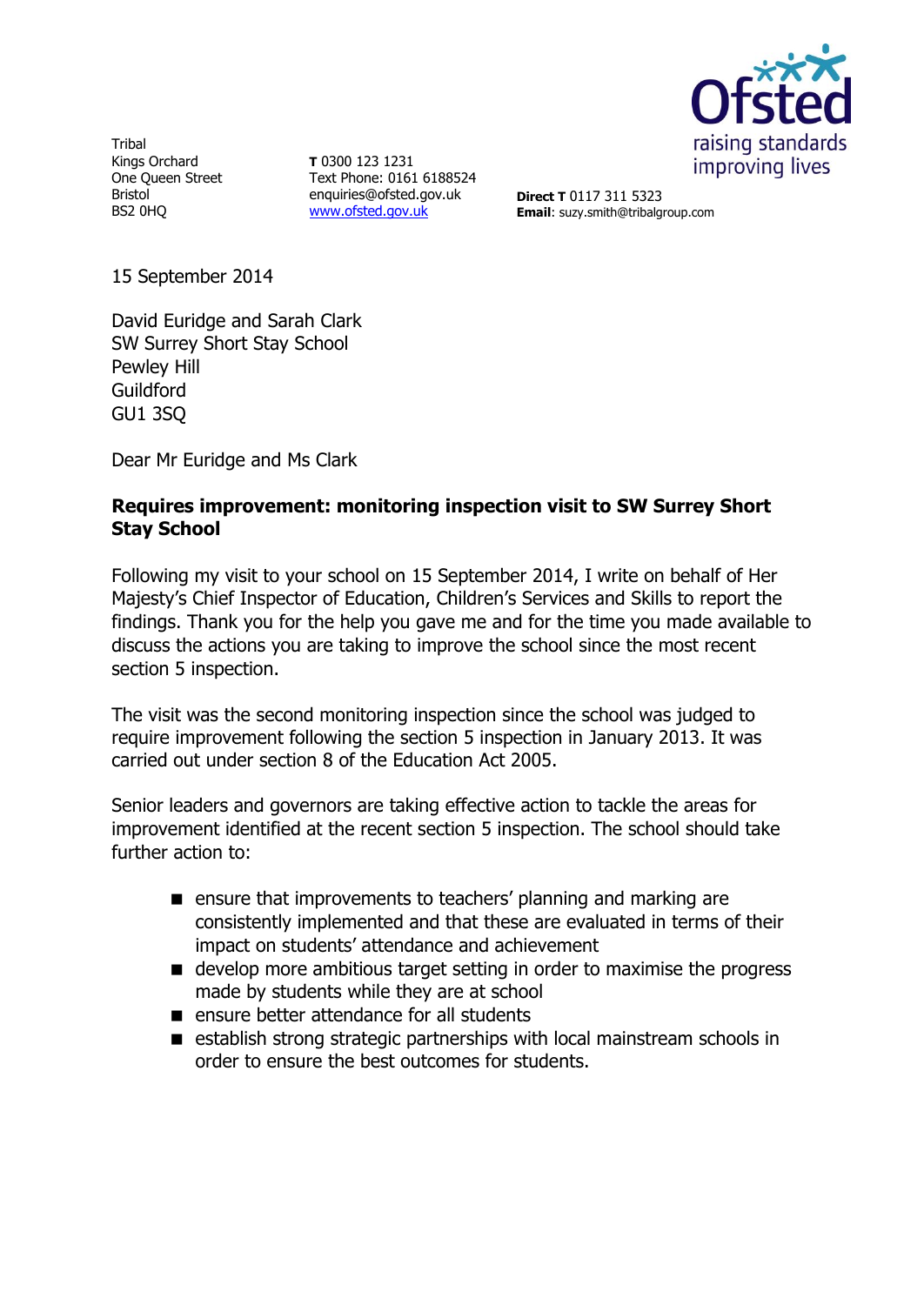

## **Evidence**

During the visit, meetings were held with you, the assistant headteacher responsible for teaching and learning, the Chair and Vice-Chair of the management committee and the local authority leadership partner to discuss the action taken since the last inspection. The school improvement plan was evaluated. You took me on a tour of the school and we visited all classes to observe teaching. I looked at marking and students' work in books and scrutinised a range of documents, including records of students' attendance and behaviour, information about students' progress and attainment, minutes of line management meetings and records of observations of teaching.

# **Context**

Since the previous monitoring inspection visit in March 2013 there have been significant changes to staffing in the school. The headteacher was absent from the school from December 2013 and then resigned from her post in April 2014. Only three members of staff are still in post since the previous inspection visit. The school is currently led by an Executive Headteacher and a seconded Head of School from two other pupil referral units. The assistant headteacher joined the school in January 2014. The school is currently fully staffed, although not all posts have been filled permanently.

#### **Main findings**

There have been significant improvements to teaching, students' achievement and behaviour since the section 5 inspection. A strong leadership team is now in place and has already ensured stability, consistency and higher standards in the school. Simple and effective changes have been introduced such as implementing an earlier start to the day and moving the staffroom and school leaders' offices downstairs near classrooms and the students' common room. You have also arranged for the staff briefing to take place at the end of the day and a simpler behaviour management and reward system. You have introduced a more formal dress code for students and you now insist that students stay on site at lunchtime. This has led to improvements in students' behaviour and learning.

Your clear focus has rightly been on improving teaching. You have ensured that specialist staff have been appointed and that the curriculum on offer to students is appropriate, interesting and will help them with their next steps. Students now have the opportunity to study five subjects at GCSE or equivalent level, including English, mathematics and science, helping to build on their previous experience in the mainstream school. Students also have opportunities to follow courses at local colleges and have work experience, preparing them for further education and employment. You have established a specialist team of key workers responsible for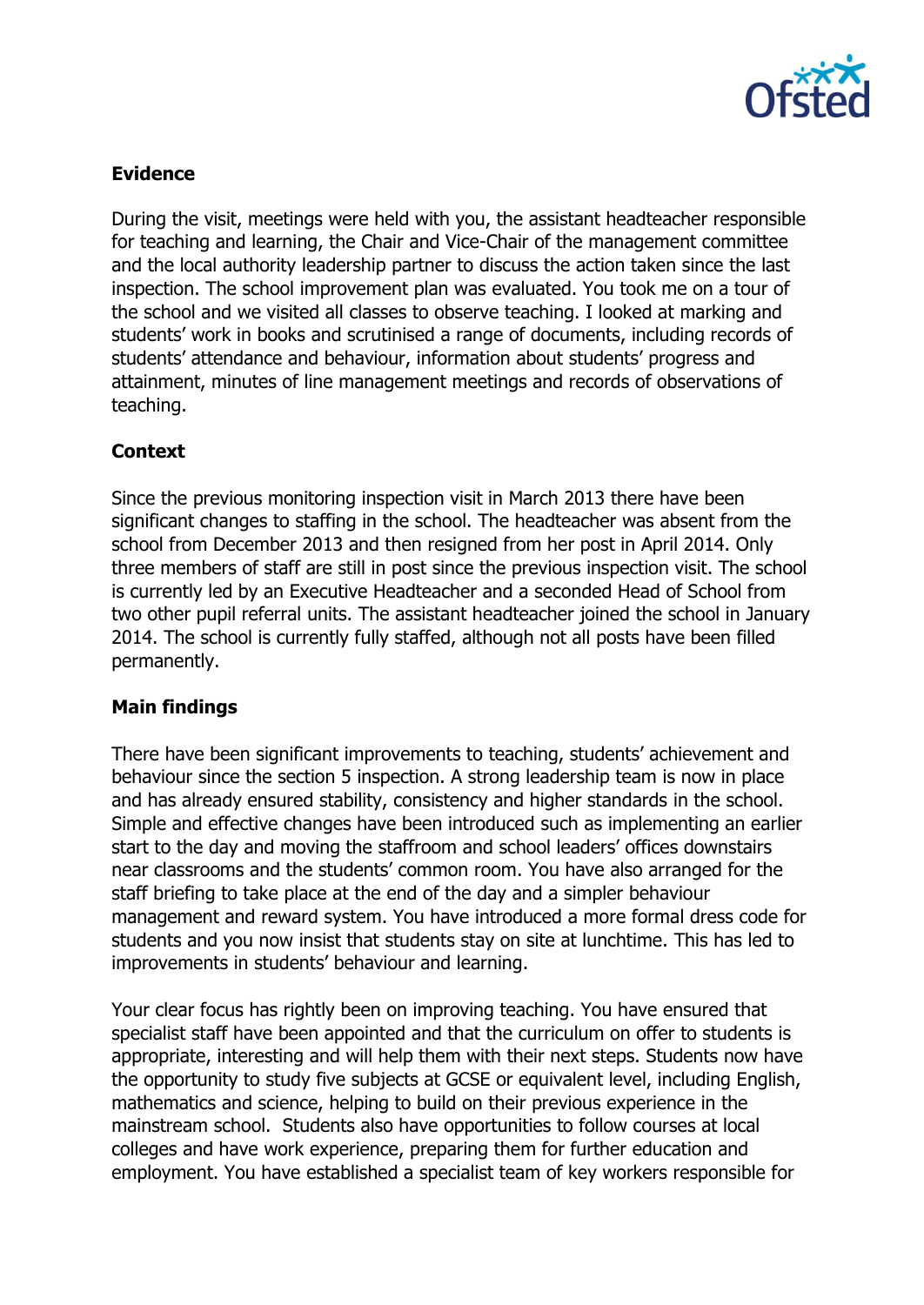

pastoral care so that teachers can concentrate on teaching and learning while students have appropriate levels of support for their behavioural and emotional needs.

There is now a more effective method of tracking and evaluating students' progress from their starting points at the school and you can identify improvements in students' achievement. This system now shows that more students are making rapid gains from when they join the school, in some cases in sharp contrast to their previous poor progress in their mainstream schools. You have ensured that better standards in English and literacy are being reached. The school is now adding considerably more value to students' achievement than it was previously and students are in a better position for the next steps in their education. However, there are still some inconsistencies about what good and outstanding progress looks like for students at the school, particularly when teachers have to meet very differing levels of ability. You rightly acknowledge that there is more work to do to ensure consistency of progress and that some students need further support. Students' achievement in mathematics previously caused concern, but there is now a specialist teacher in place and there are clear signs that students are achieving more.

There is no doubt that there is a sharp focus on improving day-to-day teaching. You make frequent visits to lessons to check on teaching. There are regular line management meetings and training to discuss lesson planning and students' achievement. You can identify exactly where improvements to teaching have been made. However, not enough has been done to evaluate the impact of better teaching on students' attendance and achievement.

In lessons seen during the inspection visit students took their lessons seriously, listened with concentration and were courteous and responsive to help and advice. They generally present their work neatly and take care of their books. Teachers listen well to students' responses and skilfully adapt their teaching to build on students' knowledge and understanding. Some teachers are extremely patient and persistent when double-checking students' understanding, particularly for those students who struggle to retain information. During the monitoring inspection, some students, who are often reluctant to push themselves for fear of failure, completed difficult tasks because the teacher subtly and sensitively introduced more challenging problems. However, it is too soon to see the full impact of the work to improve teaching and there are some inconsistencies in planning and marking. Many students are in the habit of responding to teachers' marking and acting on the advice given, but this is not yet fully established in the school, which is holding back some students' progress.

Under the new leadership, there has been a reduction in the number of exclusions and disruptive behaviour. Attendance for Year 8, 9 and 10 students is better than it was for similar age groups previously. However, attendance for older students